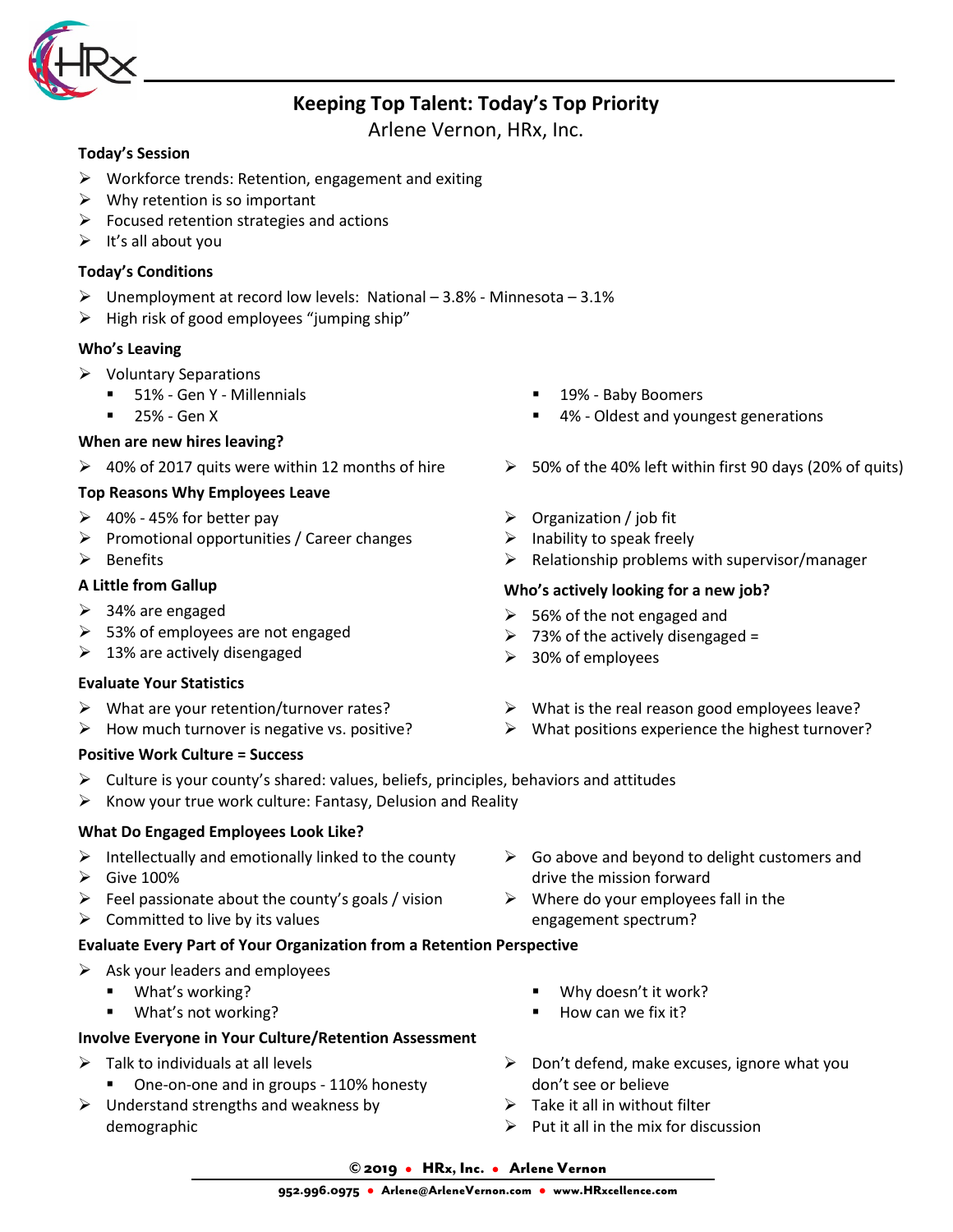#### **Retention Starts at the Top**

- $\triangleright$  Deeply assess the information
- $\triangleright$  Develop a formal top-down retention strategy
	- **Senior Leadership**
	- **Management**
	- **•** Department Teams
	- **Individual**
- $\triangleright$  Include top-down tasks, behaviors, actions, beliefs
- $\triangleright$  Critique the do-ability of the strategy

#### **Engagement Starts With YOU**

- $\triangleright$  Rate your level of engagement: 1 low 10 high
- $\triangleright$  Rate your employees' engagement levels: 1 low 10 high
- $\triangleright$  What is the gap, if any?
- $\triangleright$  How would your employees rate your engagement?
- $\triangleright$  How much time do you spend motivating, encouraging, mentoring and recognizing your employees?
- $\triangleright$  Are you modeling the behavior you expect in others?
- $\triangleright$  What must you keep doing and do differently?

#### **Retention Starts Before You-Hire**

- $\triangleright$  Market employment at your county
- $\triangleright$  Conduct a thorough, planned interview process
- $\triangleright$  Trained interviews with scripted questionnaires
- $\triangleright$  Realistic job preview

### **Wow! Them at Hire**

- $\triangleright$  Onboarding
	- Not just HR stuff
	- **Not just week #1**
	- How long does it really take to master the job?
- **•** Commit people, cost, time, other resources **Nake it winnable**
- $\triangleright$  Ensure all leaders are 100% committed
- $\triangleright$  Truly communicate the strategy
- $\triangleright$  Develop and monitor related internal metrics
- $\triangleright$  Regularly track successes and struggles
- $\triangleright$  Annually review and update the strategy
- $\triangleright$  Hold everyone accountable to retention

- $\triangleright$  Honest organization description
- $\triangleright$  Respectful follow-up
- $\triangleright$  Enticing offer
- $\triangleright$  Connection between offer and start date
- $\triangleright$  Set realistic expectations of new employees Manage to those expectations
- $\triangleright$  Solicit new employee feedback regularly
	- **Where are we meeting your expectations?**
	- **Where aren't we meeting your expectations?**
	- How can we help you succeed?

#### **Truly Develop Employees**

- $\triangleright$  Can you establish a clear career trajectory?
- $\triangleright$  Are you guiding employees to grow and learn?
- $\triangleright$  How are you truly investing in them?
- $\triangleright$  Does your organization follow through on your claimed values of providing learning and development opportunities?
	- Coaching
	- **-** Mentors
	- **Training**
	- **Cross-training**

# **Think Retention: The Right Players**

- $\triangleright$  Identify who you want to retain
- $\blacktriangleright$  Learn what it takes to retain them
- $\triangleright$  Identify the benefits they see in working for you and the county
- $\triangleright$  Recognize and reward their accomplishments
- $\triangleright$  Master the art of managing
- > Focus on the "keepers"
- **Lunch and learns**
- Progressive leadership ladder
- Discussions of individual current and future success

© 2019 • HRx, Inc. • Arlene Vernon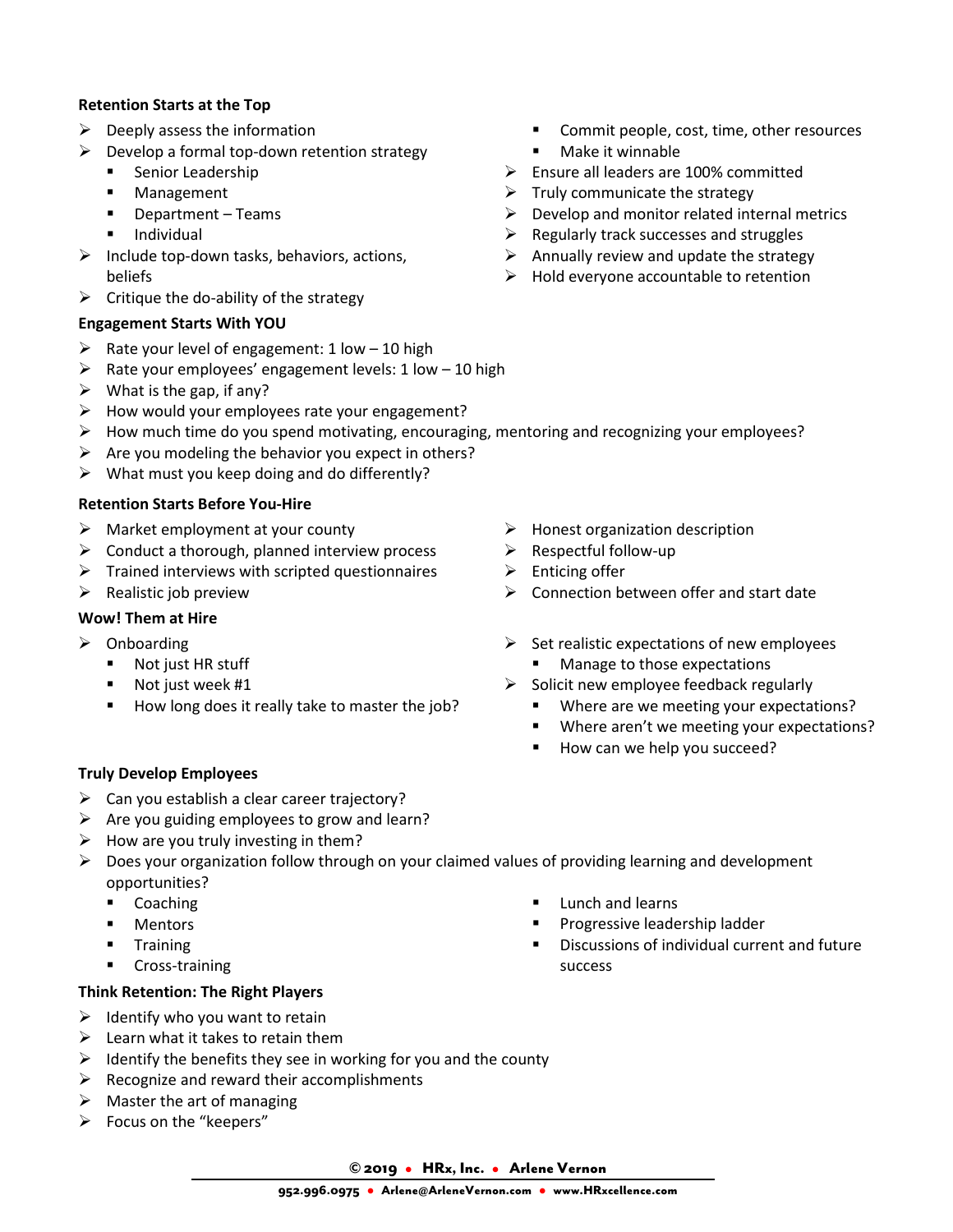#### **Conduct "Stay" Interviews**

- $\triangleright$  What do you like most/least about your job and working here?
- $\triangleright$  How happy are you working here on a scale of 1-10?
- $\triangleright$  What needs to happen for that number to become a 10?
- $\triangleright$  Have you thought about leaving? Why leave? Why stay?
- $\triangleright$  Do you believe that your work has meaning? How can we help?

#### **Eliminate Demotivators**

- $\triangleright$  Ineffective communication of changes
- $\triangleright$  Overloading with responsibility
- $\triangleright$  Bureaucracy and meaningless activities
- $\triangleright$  Confusing roles and responsibilities
- $\triangleright$  Limited resources to accomplish goals

#### **Retention Checklist: Leadership**

- $\Box$  Remember, people leave managers
- $\Box$  Master leadership over boss-ship
- $\Box$  Hold leaders accountable to behavior that retains
- $\Box$  Ensure open two-way communication
- $\Box$  Give and accept honest feedback

### **Retention Checklist: Your Job as Leader**

- $\Box$  Competitive pay
- $\Box$  Competitive benefits
- **Q** Work-life balance
- $\Box$  True cross-org teamwork
- $\Box$  Quality coworkers
- $\Box$  Culture of authentic, open, timely communication
- $\Box$  Development and growth opportunities

#### **"OWN" Engagement**

- $\triangleright$  Always be aware of engagement levels
- $\triangleright$  Address company, team, employee issues when they occur
- $\triangleright$  Celebrate large and small successes
- $\triangleright$  Make fun happen
	- **Start with yourself, inspire everyone**
- $\triangleright$  Ask yourself, "Have I engaged my employees today?"
	- **I** If "no," commit to tomorrow's action

#### **Action Item Commitment (3-5 words)**

- $\triangleright$  Do you have opportunities to grow and develop?
- $\triangleright$  Are you treated respectfully?
- $\triangleright$  Do you respect and trust management?
- Do you have what you need to perform your job?
- $\triangleright$  What are your thoughts on our compensation and benefits?
- $\triangleright$  How can we improve as an employer?
- $\triangleright$  Moving target of goals and objectives
- $\triangleright$  Negativity, complaining,...
- $\triangleright$  Ignoring employees when making decisions
- $\triangleright$  Inconsistent application of policies
- Other…
- $\Box$  Conduct worthwhile, on-time performance reviews
- $\Box$  Connect meaningfully with each employee regularly
- $\Box$  Foster trust and collaboration within team
- $\Box$  Be the brand employees are proud of
- $\Box$  Walk the talk
- $\Box$  Live every value
- $\Box$  Be trustworthy
- $\Box$  Know what motivates your people
- $\Box$  Reduce employee pain
- $\Box$  Celebrate individuals, team, milestones

© 2019 • HRx, Inc. • Arlene Vernon

\_\_\_\_\_\_\_\_\_\_\_\_ \_\_\_\_\_\_\_\_\_\_\_\_\_ \_\_\_\_\_\_\_\_\_\_\_\_ \_\_\_\_\_\_\_\_\_\_\_\_ \_\_\_\_\_\_\_\_\_\_\_\_